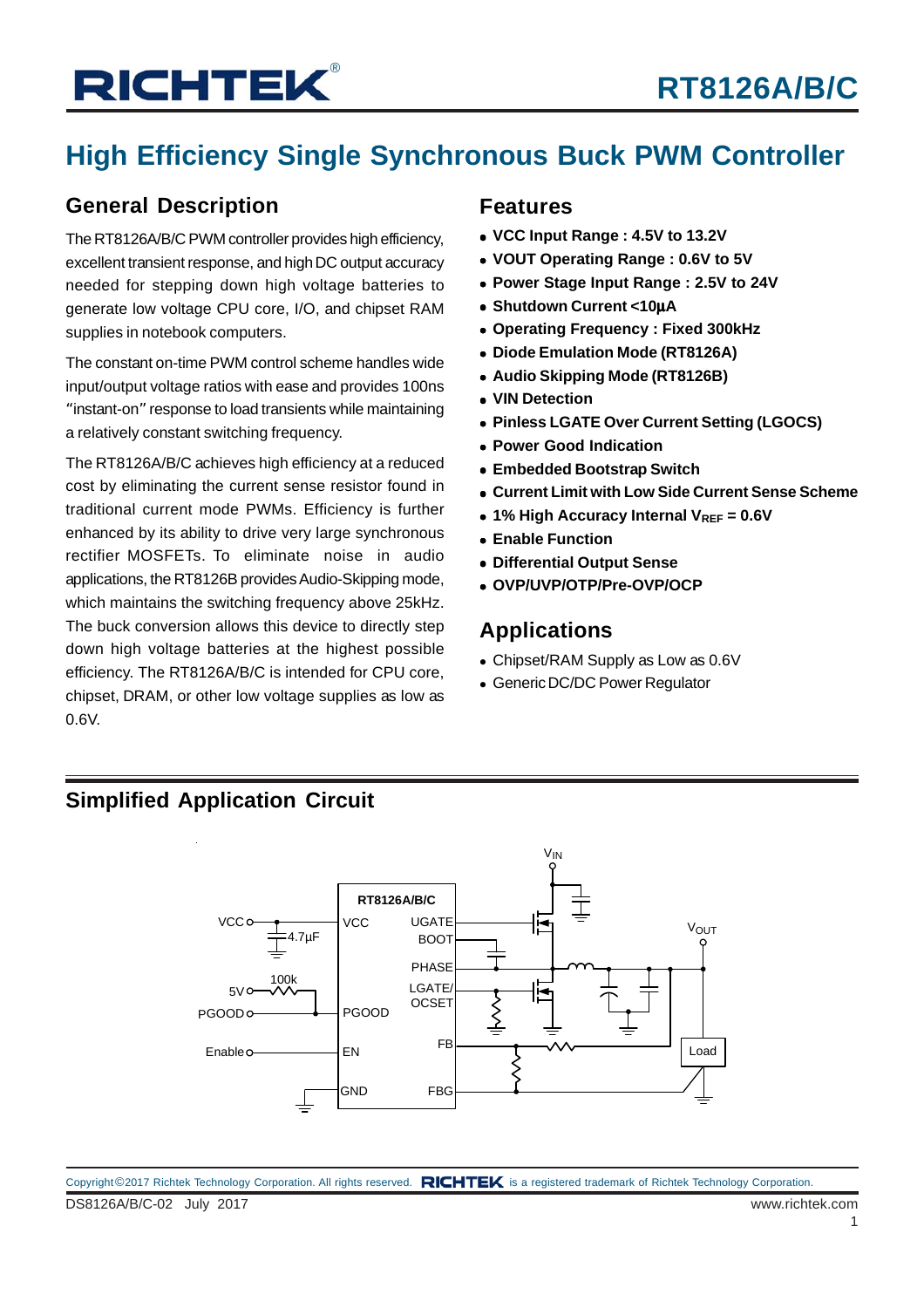

#### **Ordering Information** Note : Richtek products are : RoHS compliant and compatible with the current require ments of IPC/JEDEC J-STD-020. Suitable for use in SnPb or Pb-free soldering processes. RT8126A/B/COO  $^{\mathsf{L}}$ Package Type QW : WDFN-10L 3x3 (W-Type) Lead Plating System G : Green (Halogen Free and Pb Free) A : Diode Emulation Mode B : Audio Skipping Mode C : FCCM **Marking Information** 0W= : Product Code YMDNN : Date Code 3X= : Product Code YMDNN : Date Code 3W= : Product Code YMDNN : Date Code RT8126AGQW RT8126BGQW RT8126CGQW **Pin Configurations** (TOP VIEW) BOOT UGATE 10 PHASE EN 9 1 2 GND 0W=YM DNN  $3X=YM$ DNN 3W=YM DNN

WDFN-10L 3x3

11

FB **VCC** FBG 7

8

6

### **Functional Pin Description**

GND 4

3 5

PGOOD

LGATE/OCSET

| Pin No.                | <b>Pin Name</b> | <b>Pin Function</b>                                                                                                                                                                                                      |
|------------------------|-----------------|--------------------------------------------------------------------------------------------------------------------------------------------------------------------------------------------------------------------------|
| 1                      | <b>BOOT</b>     | Supply Input for High Side Driver. Connect a capacitor between the BOOT<br>pin and PHASE pin.                                                                                                                            |
| $\overline{2}$         | <b>UGATE</b>    | Gate Drive Output for the High Side External MOSFET.                                                                                                                                                                     |
| 3                      | <b>PGOOD</b>    | Open-drain Power Good Indicator. High impedance indicates power is good.                                                                                                                                                 |
| 4,<br>11 (Exposed pad) | <b>GND</b>      | Ground. Connect this pin directly to the low side MOSFET source and<br>ground plane with the lowest impedance. The exposed pad must be<br>soldered to a large PCB and connected to GND for maximum power<br>dissipation. |
| 5                      | LGATE/OCSET     | Gate Drive Output for the Low Side External MOSFET. This pin is also used<br>to set the OCP threshold. Please refer the application information.                                                                         |
| 6                      | <b>VCC</b>      | Control Voltage Input. It supports the power for the PWM controller, the low<br>side driver and the bootstrap circuit for high side driver. Bypass to GND with<br>a 4.7µF ceramic capacitor.                             |
| $\overline{7}$         | <b>FBG</b>      | Output Voltage Feedback Negative Input.                                                                                                                                                                                  |
| 8                      | FB              | Output Voltage Feedback Positive Input. Connect FB and FBG to a resistive<br>voltage divider to set the output voltage level. The internal reference voltage<br>is 0.6V typically.                                       |
| 9                      | EN              | Active-High Enable Input. Pull low to GND to disable the PWM controller.                                                                                                                                                 |
| 10                     | <b>PHASE</b>    | External Inductor Connection Pin for PWM Converter. It behaves as the<br>current sense comparator input for low side MOSFET R <sub>DS(ON)</sub> sensing and<br>reference voltage for on time generation.                 |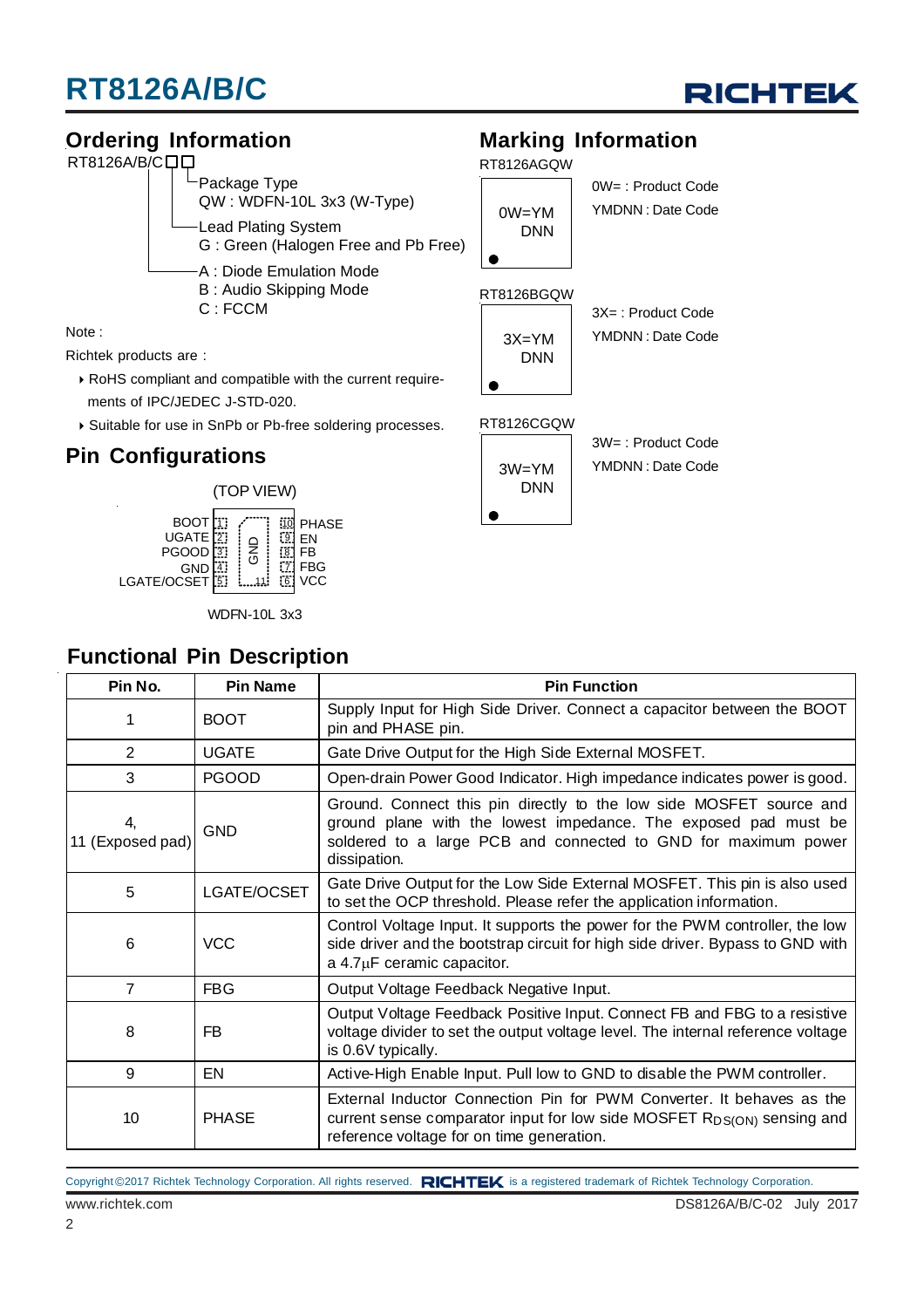### **Functional Block Diagram**



### **Operation**

The RT8126 series controller is suitable for low external component count configuration with appropriate amount of Equivalent Series Resistance (ESR) capacitor(s) at the output. The output ripple valley voltage is monitored at a feedback point voltage. Refer to the function block diagrams of the RT8126A/B/C, the synchronous high side MOSFET is turned on at the beginning of each cycle. After the internal one-shot timer expires, the MOSFET is turned off. The pulse width of this one-shot is determined by the converter's input and output voltages to keep the frequency fairly constant over the entire input voltage range. Another one-shot sets a minimum off-time (400ns typ.).

The on-time one-shot comparator has two inputs. One input looks at the output voltage, while the other input samples the input voltage and converts it to a current. This input voltage proportional current is used to charge an internal on-time capacitor. The on-time is the time required for the voltage on this capacitor to charge from zero volts to VOUT, thereby making the on-time of the high side switch directly proportional to the output voltage

and inversely proportional to the input voltage. The implementation results in a nearly constant switching frequency without the need of a clock generator.

The RT8126B operates in audio skipping mode with a minimum switching frequency of 25kHz. This mode eliminates audio frequency modulation that would otherwise be present when a lightly loaded controller automatically skips pulses. In audio skipping mode, the low side switch gate driver signal is ORed with an internal oscillator (>25kHz). Once the internal oscillator is triggered, the audio skipping controller pulls LGATE logic high, turning on the low side MOSFET to induce a negative inductor current. After the output voltage rises above VREF, the controller turns off the low side MOSFET (LGATE pulled logic low) and triggers a constant on-time operation (UGATE driven logic high). When the on-time operation expires, the controller re-enables the low side MOSFET until the inductor current drops below the zero crossing threshold.

DS8126A/B/C-02 July 2017 www.richtek.com Copyright ©2017 Richtek Technology Corporation. All rights reserved. RICHTEK is a registered trademark of Richtek Technology Corporation.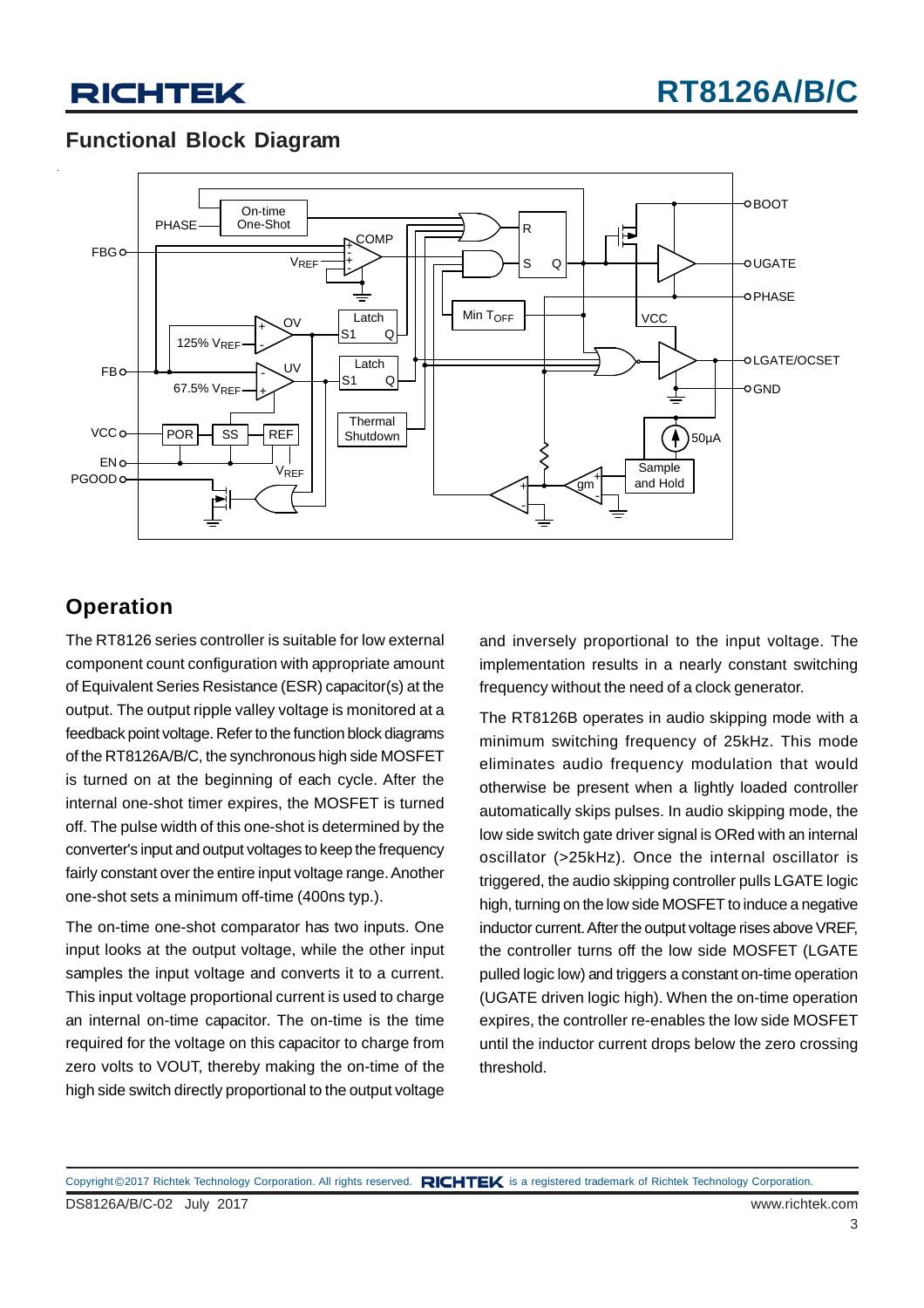

### **Absolute Maximum Ratings** (Note 1)

| • BOOT to GND                                  |  |
|------------------------------------------------|--|
|                                                |  |
|                                                |  |
| • BOOT to PHASE                                |  |
|                                                |  |
|                                                |  |
| • PHASE to GND                                 |  |
|                                                |  |
|                                                |  |
| • UGATE to GND                                 |  |
|                                                |  |
|                                                |  |
| • UGATE to PHASE                               |  |
|                                                |  |
|                                                |  |
| • LGATE to GND                                 |  |
|                                                |  |
|                                                |  |
| • Power Dissipation, $P_D @ T_A = 25^{\circ}C$ |  |
|                                                |  |
| • Package Thermal Resistance (Note2)           |  |
|                                                |  |
|                                                |  |
|                                                |  |
|                                                |  |
|                                                |  |
|                                                |  |
| • ESD Susceptibility (Note 3)                  |  |
|                                                |  |
|                                                |  |

#### **Recommended Operating Conditions**  $(Note 4)$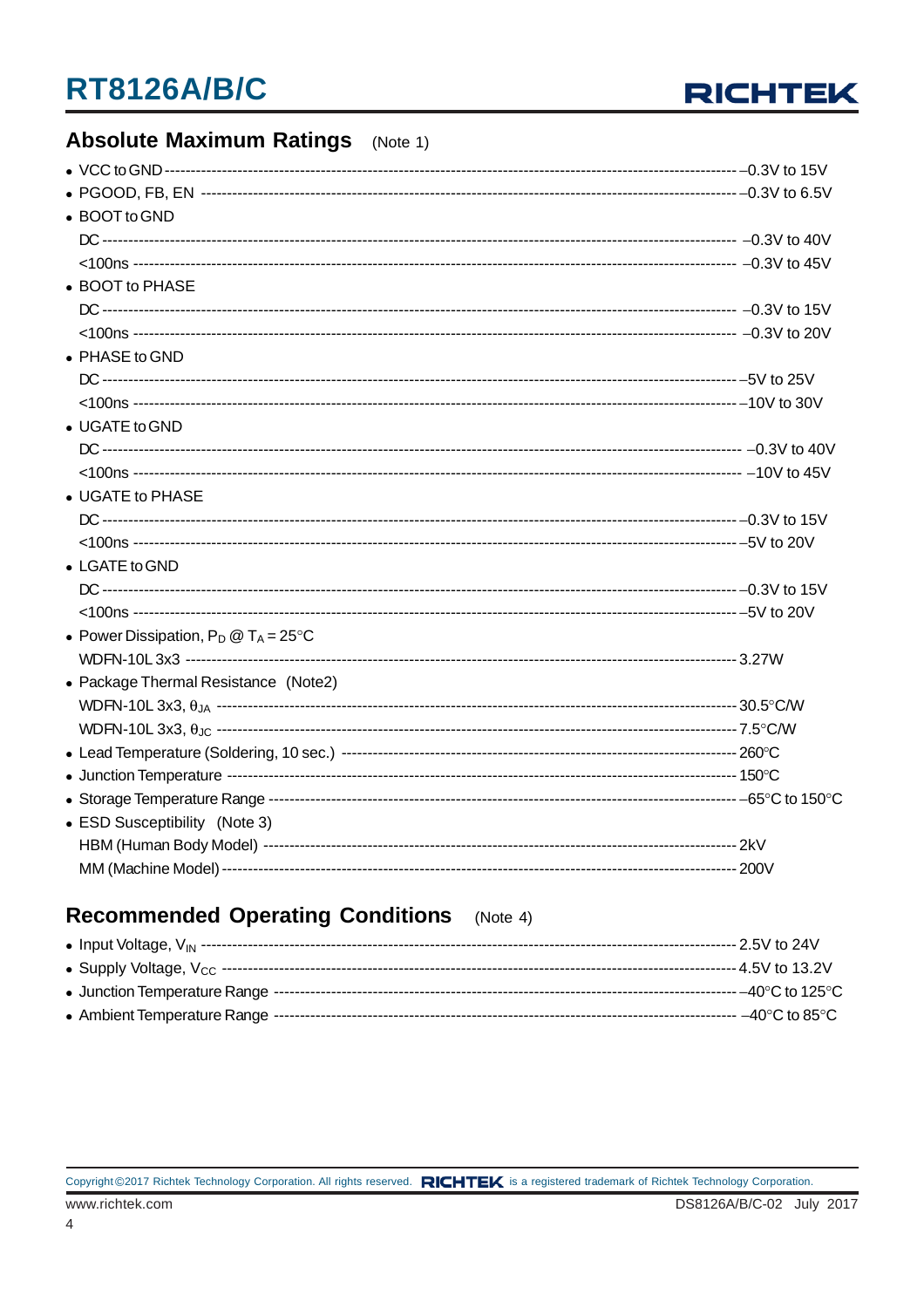### **Electrical Characteristics**

( $V_{CC}$  = 5V,  $V_{IN}$  = 15V,  $V_{EN}$  = 5V,  $T_A$  = 25°C, unless otherwise specified)

|                                                        | <b>Symbol</b><br><b>Test Conditions</b><br><b>Parameter</b> |                       | Min                                                              | <b>Typ</b>               | <b>Max</b>     | <b>Unit</b>              |                 |  |
|--------------------------------------------------------|-------------------------------------------------------------|-----------------------|------------------------------------------------------------------|--------------------------|----------------|--------------------------|-----------------|--|
| <b>PWM Controller</b>                                  |                                                             |                       |                                                                  |                          |                |                          |                 |  |
| <b>Vcc Quiescent Supply</b><br>Current                 |                                                             | lQ                    | FB forced above the regulation point,<br>$V_{EN} = 5V$           | н.                       | 0.5            | 1.25                     | mA              |  |
| <b>Vcc POR Threshold</b>                               |                                                             |                       | Rising edge, hysteresis = 120mV, PWM<br>disable below this level |                          | 4              | 4.2                      | V               |  |
| <b>Vcc Shutdown Current</b>                            |                                                             | <b>ISHDN</b>          | Vcc current, $VEN = 0V$                                          |                          | --             | 10                       | μA              |  |
| <b>Feedback Threshold</b><br>(Note 5)                  |                                                             | <b>VFB</b>            | $Vcc = 4.5$ to 13.2V                                             |                          | 594            | 600                      | mV              |  |
| FB Input Bias Current                                  |                                                             | <b>IFB</b>            | $VFB = 0.6V$                                                     |                          | $\overline{a}$ | $\mathbf{1}$             | $\mu$ A         |  |
| Output Voltage Range                                   |                                                             | VOUT                  |                                                                  |                          | --             | 5                        | V               |  |
| <b>Switching Frequency</b>                             |                                                             | fosc                  | (Note 6)                                                         |                          | 300            | 330                      | kHz             |  |
| <b>OCSET Current</b>                                   |                                                             | <b>IOCSET</b>         |                                                                  |                          | 50             | 55                       | $\mu$ A         |  |
| Zero Crossing Threshold                                |                                                             |                       |                                                                  | $-6$                     | --             | 8                        | mV              |  |
| <b>ASM Minimum Frequency</b>                           |                                                             | fasm                  |                                                                  |                          | --             | $\overline{\phantom{a}}$ | kHz             |  |
| <b>TSS</b>                                             |                                                             |                       |                                                                  |                          | 3              | $\overline{\phantom{a}}$ | ms              |  |
| <b>Protection Function</b>                             |                                                             |                       |                                                                  |                          |                |                          |                 |  |
| <b>Current Limit Threshold</b><br>Offset               |                                                             |                       |                                                                  | $-20$                    | --             | 20                       | mV              |  |
| <b>Current Limit Threshold</b><br><b>Setting Range</b> |                                                             |                       |                                                                  |                          | ۰.             | 400                      | mV              |  |
| <b>UV Threshold</b>                                    |                                                             |                       | UVP detect, FB falling edge                                      |                          | --             | 75                       | $\%$            |  |
| <b>OVP Threshold</b>                                   |                                                             |                       | OVP detect, FB rising edge                                       |                          | 125            | 130                      | %               |  |
| <b>Thermal Shutdown</b>                                |                                                             |                       |                                                                  | $\sim$                   | 140            | $\overline{a}$           | $\rm ^{\circ}C$ |  |
| <b>Driver On-Resistance</b>                            |                                                             |                       |                                                                  |                          |                |                          |                 |  |
| <b>UGATE Driver (Source)</b>                           |                                                             | RUG_SRC               | $V$ BOOT - $V$ PHASE = 12V,<br>source current = 100mA            |                          | 1.5            | 3                        | Ω               |  |
| <b>UGATE Driver (Sink)</b>                             |                                                             | RUG_SNK               | $VUGATE - VPHASE = 0.1V$ , $ISNK = 50mA$                         |                          | 2.25           | 4                        | Ω               |  |
| <b>LGATE Driver (Source)</b>                           |                                                             | RLG_SRC               | $V_{CC} = 12V$ , source current = 100mA                          |                          | 1.5            | 3                        | $\Omega$        |  |
| <b>LGATE Driver (Sink)</b>                             |                                                             | RLG_SNK               | VLGATE, ISNK = 50mA                                              |                          | 1              | $\overline{2}$           | Ω               |  |
| Dead Time                                              |                                                             |                       | LGATE rising ( $V$ PHASE = 1.5V)                                 | --                       | 30             | $\sim$                   | ns              |  |
| Dead Time                                              |                                                             |                       | <b>UGATE</b> rising                                              |                          | 30             |                          | ns              |  |
| Internal Boost Charging<br>Switch On-Resistance        |                                                             |                       | VCC to BOOT, 10mA                                                | --                       | --             | 80                       | Ω               |  |
| <b>EN Threshold</b>                                    |                                                             |                       |                                                                  |                          |                |                          |                 |  |
| <b>EN Threshold</b>                                    | Logic-High                                                  | <b>V<sub>IH</sub></b> |                                                                  | $\overline{\phantom{a}}$ | --             | 2.4                      |                 |  |
| Voltage                                                | Logic-Low                                                   | VIL                   |                                                                  | 0.4                      | --             |                          | $\vee$          |  |
| <b>EN Current</b>                                      |                                                             |                       | High State, forced to 5V                                         | --                       | --             | 10                       | μA              |  |
| PGOOD (Upper Side Threshold Decided by OV Threshold)   |                                                             |                       |                                                                  |                          |                |                          |                 |  |
| <b>PGOOD Blanking Time</b>                             |                                                             |                       | PGOOD rising edge from enable                                    | $\overline{\phantom{a}}$ | --             | 10                       | ms              |  |
| <b>Output Low Voltage</b>                              |                                                             |                       | $IsINK = 4mA$                                                    | ٠.                       | --             | 0.3                      | V               |  |
| Leakage Current                                        |                                                             |                       | High state, forced to 5V                                         | --                       | --             | $\mathbf 1$              | μA              |  |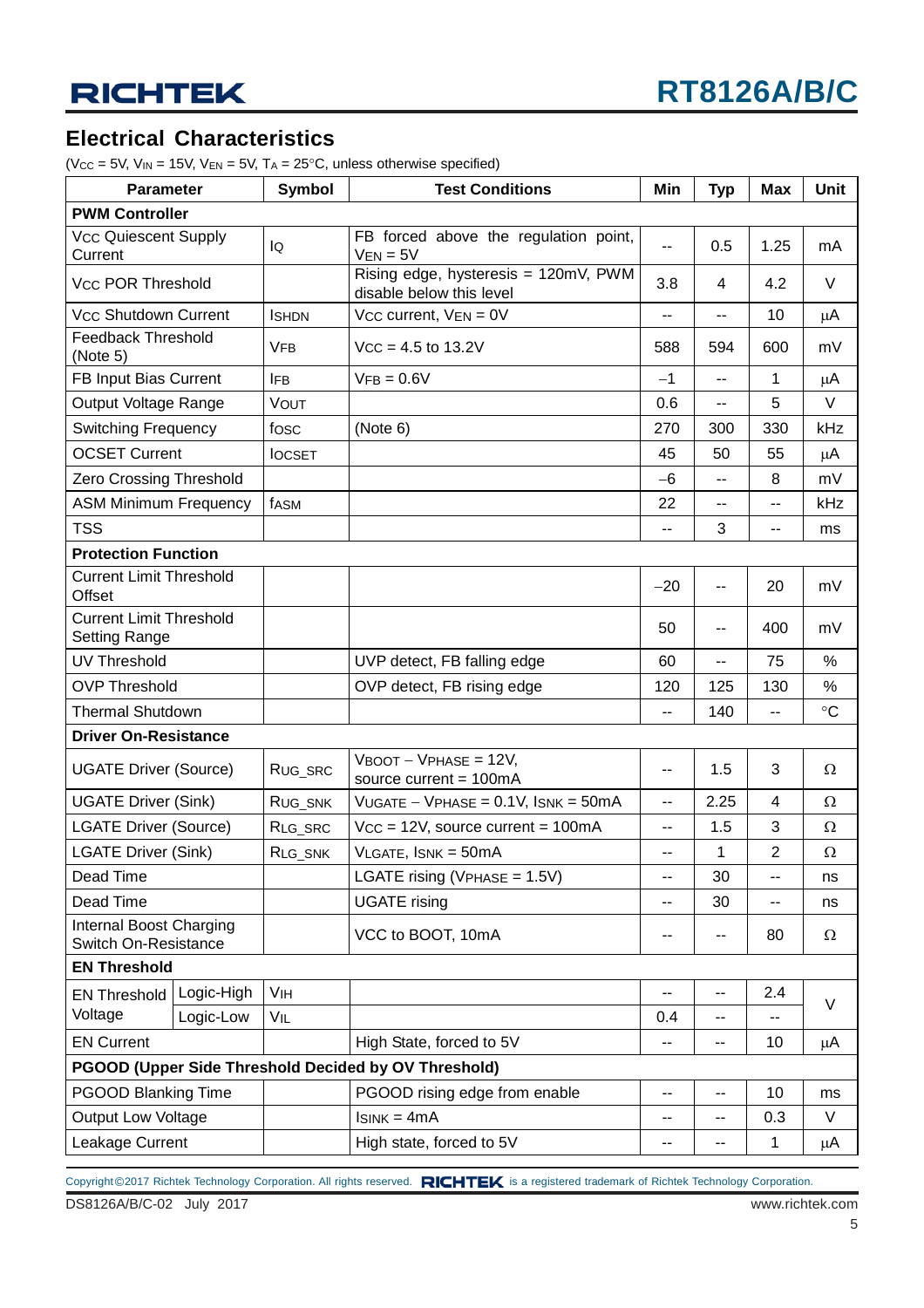- **Note 1.** Stresses beyond those listed "Absolute Maximum Ratings" may cause permanent damage to the device. These are stress ratings only, and functional operation of the device at these or any other conditions beyond those indicated in the operational sections of the specifications is not implied. Exposure to absolute maximum rating conditions may affect device reliability.
- **Note 2.**  $\theta_{JA}$  is measured under natural convection (still air) at  $T_A = 25^\circ$ C with the component mounted on a high effectivethermal-conductivity four-layer test board on a JEDEC 51-7 thermal measurement standard.  $\theta_{\text{JC}}$  is measured at the exposed pad of the package.
- **Note 3.** Devices are ESD sensitive. Handling precaution is recommended.
- **Note 4.** The device is not guaranteed to function outside its operating conditions.
- **Note 5.** The reference voltage shift −6mV from 0.6V for offset canceling under feedback valley control.
- **Note 6.** No production tested. Test condition  $V_{IN} = 12V$ ,  $V_{OUT} = 1.5V$ ,  $I_{OUT} = 10A$  using application circuit.

### **Typical Application Circuit**

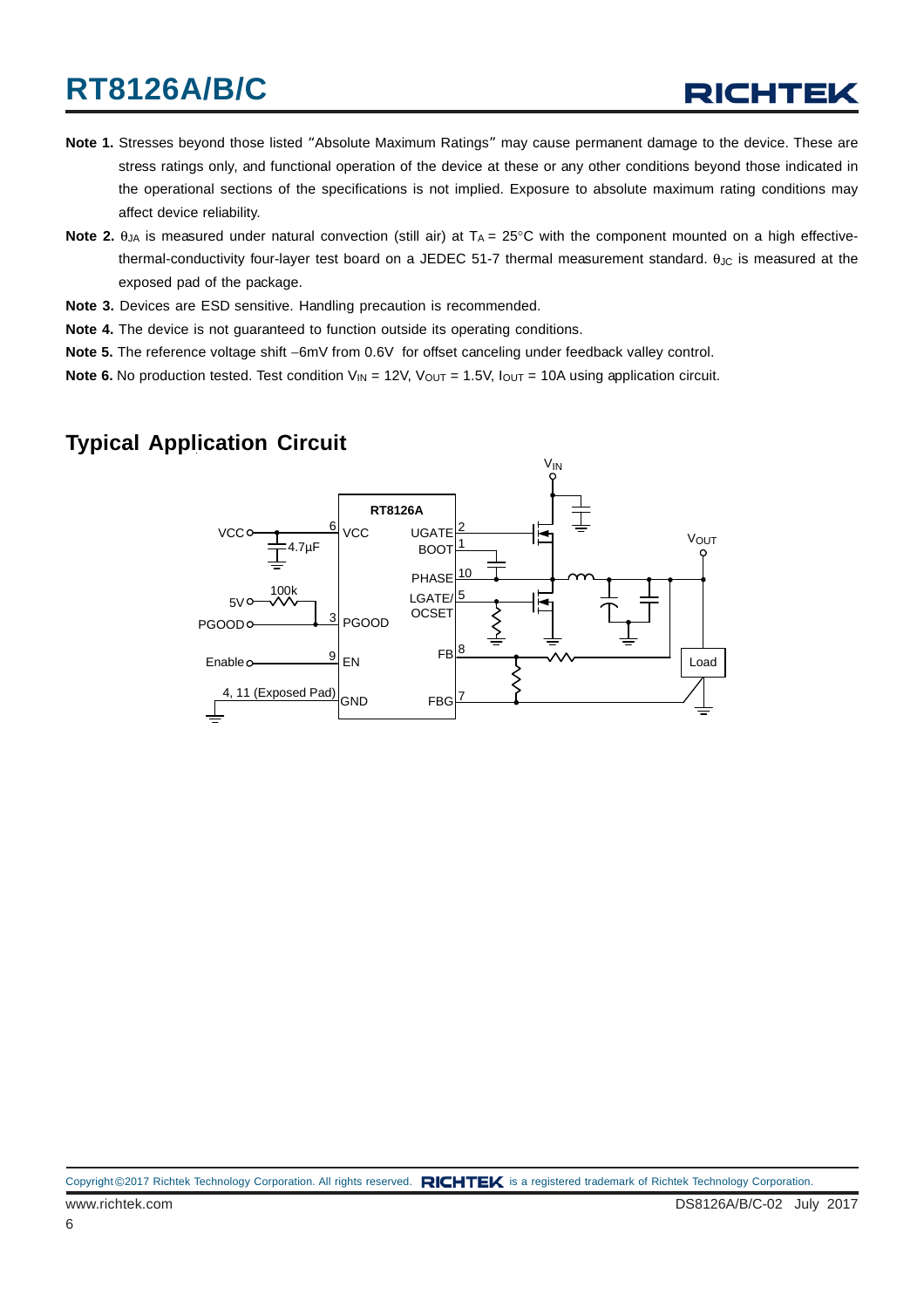### **Typical Operating Characteristics**











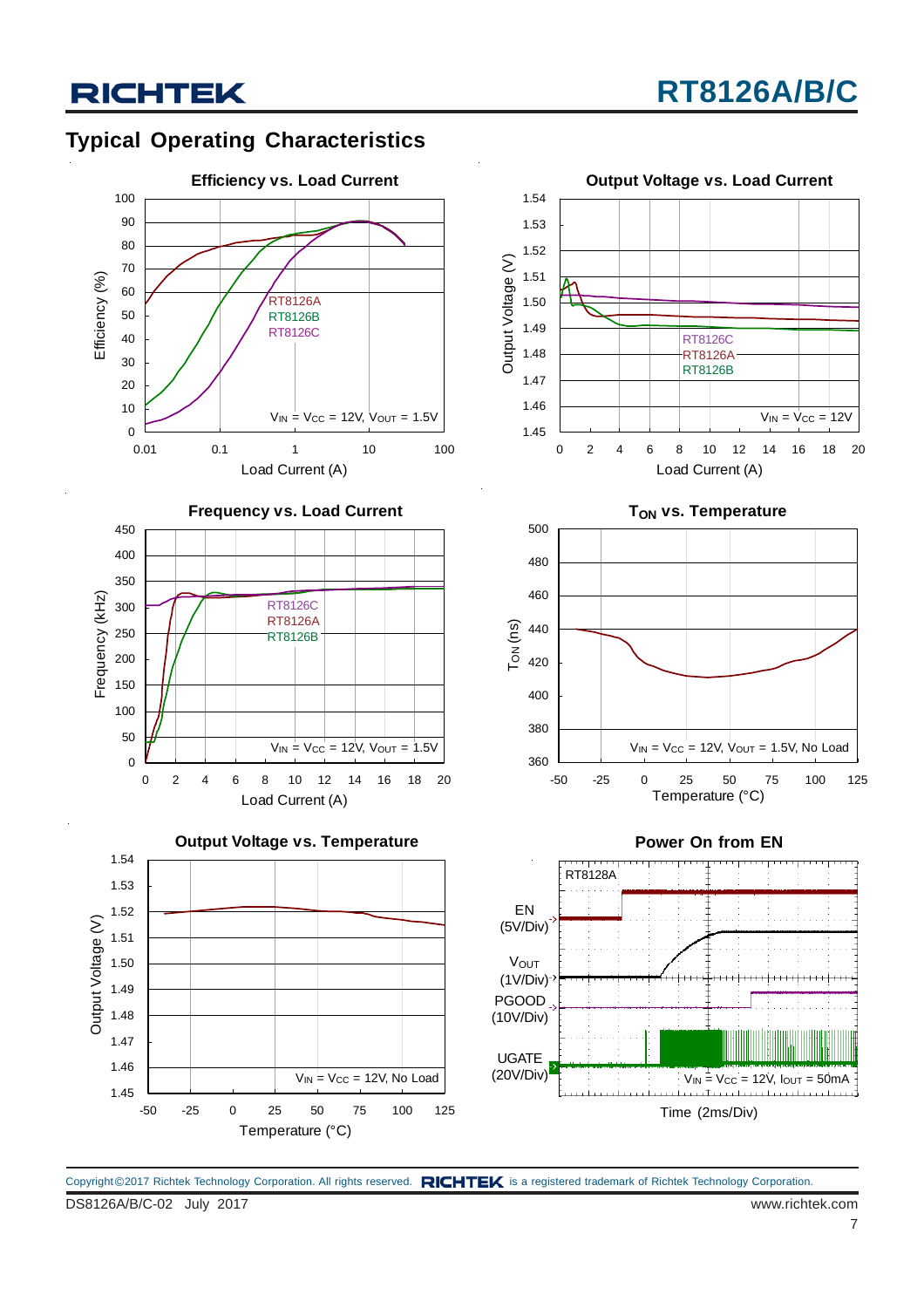











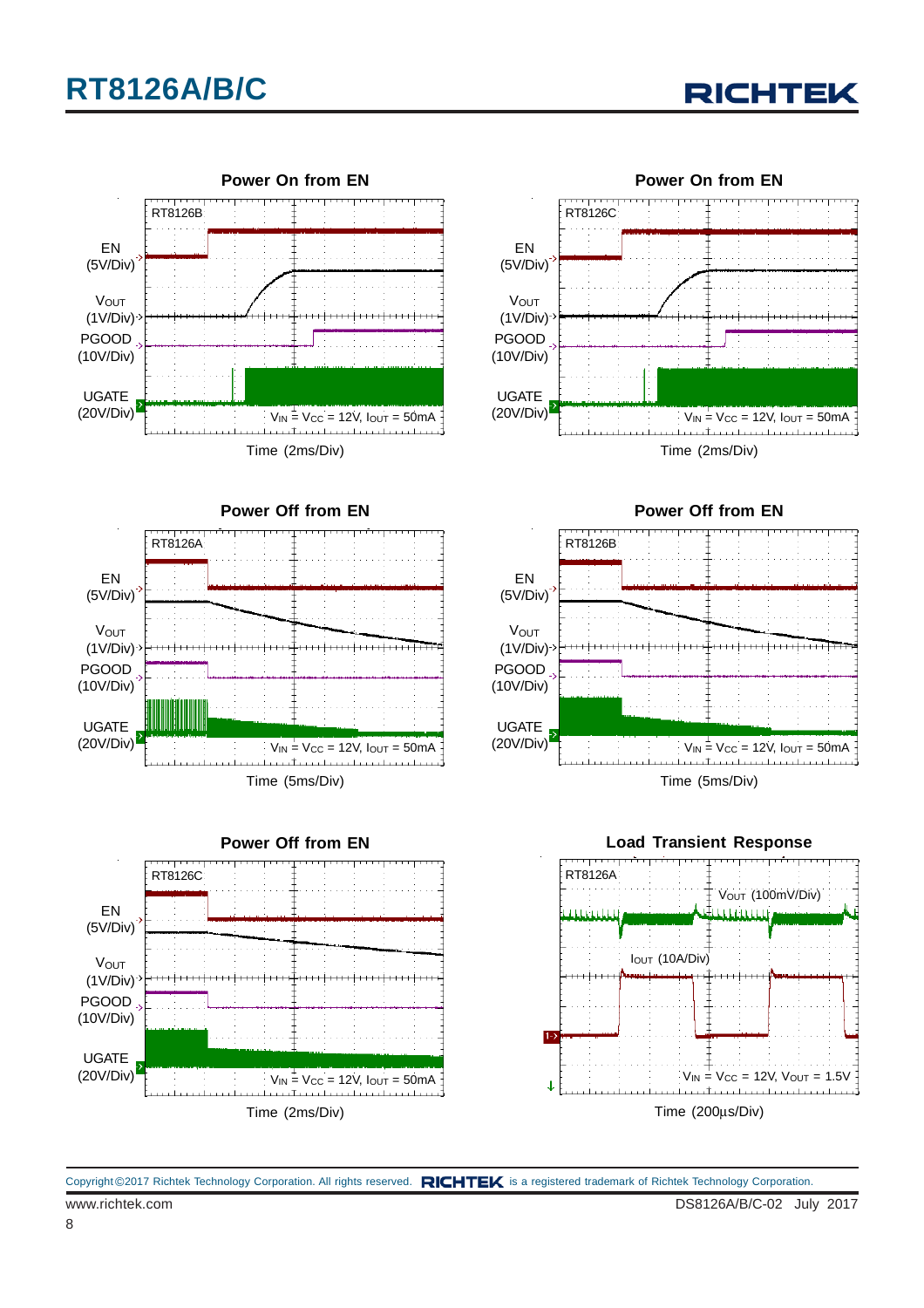



DS8126A/B/C-02 July 2017 www.richtek.com Copyright @2017 Richtek Technology Corporation. All rights reserved. RICHTEK is a registered trademark of Richtek Technology Corporation.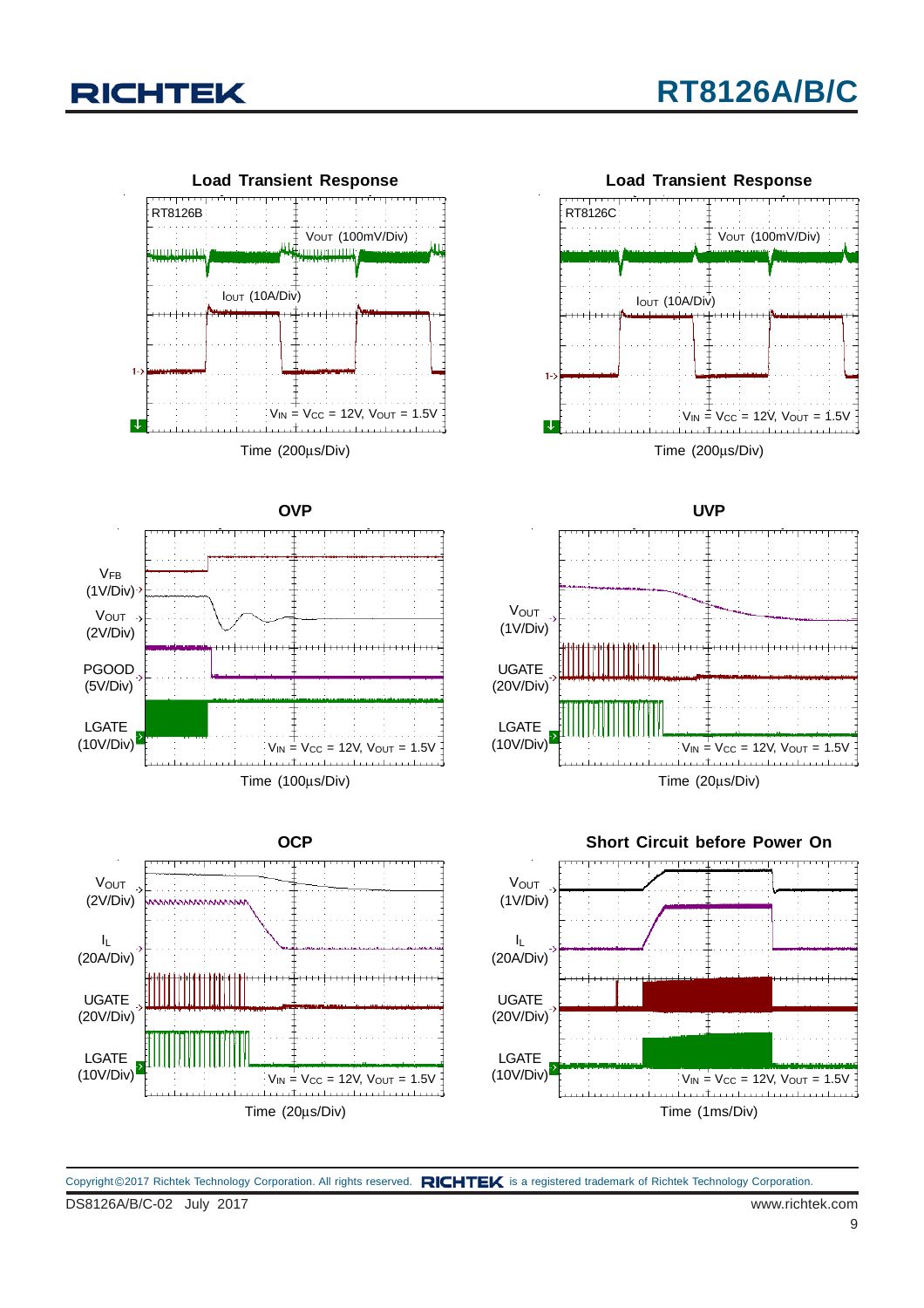### **Applications Information**

The RT8126A/B/C PWM controller provides high efficiency, excellent transient response, and high DC output accuracy needed for stepping down high voltage batteries to generate low voltage CPU core, I/O, and chipset RAM supplies in notebook computers. Richtek Mach ResponseTM technology is specifically designed for providing 100ns "instant-on" response to load steps while maintaining a relatively constant operating frequency and inductor operating point over a wide range of input voltages. The topology circumvents the poor load transient timing problems of fixed frequency current mode PWMs while avoiding the problems caused by widely varying switching frequencies in conventional constant on-time and constant off-time PWM schemes. The RT8126 series controller is specifically designed to have better noise immunity for such a single output application.

#### **Supply Voltage and Power On Reset (POR)**

The input voltage range for VCC is from 4.5V to 13.2V with respect to GND. An internal linear regulator regulates the supply voltage for internal control logic circuit. A minimum 0.1μF ceramic capacitor is recommended to bypass the supply voltage. Place the bypassing capacitor physically near the IC. VCC also supplies the integrated MOSFET drivers. A bootstrap diode is embedded to facilitate PCB design and reduce the total BOM cost. No external Schottky diode is required in real applications.

The Power On Reset (POR) circuit monitors the supply voltage at the VCC pin. If VCC exceeds the POR rising threshold voltage (typ. 4V), the controller resets and prepares the PWM for operation. If VCC falls below the POR falling threshold during normal operation, all MOSFETs stop switching. The POR rising and falling threshold has a hysteresis (typ. 0.12V) to prevent unintentional noise based reset.

#### **VIN Detection**

Once VCC exceeds its Power On Reset (POR) rising threshold voltage, UGATE will output continuous pulses and LGATE will be forced low for converter input voltage VIN detection. If the voltage pulses at the PHASE pin is greater than 2V when UGATE is turned off more than 3 times cycle, VIN is recognized as ready. Then, the controller will initiate soft-start operation.

#### **Internal Soft-Start**

The RT8126A/B/C provides an internal soft-start function. The soft-start function is used to prevent large inrush current and output voltage overshoot while the converter is being powered-up. The soft-start function automatically begins once the chip is enabled. An internal current source charges the internal soft-start capacitor such that the internal soft-start voltage ramps up uniformly. The FB voltage will track the internal soft-start voltage during the soft-start interval. Therefore, the PWM pulse width increases gradually to limit the input current. After the internal soft-start voltage exceeds the reference voltage, the FB voltage no longer tracks the soft-start voltage but rather follows the reference voltage. Therefore, the duty cycle of the UGATE signal as well as the input current at power up are limited.

#### **Over Current Protection**

The RT8126A/B/C provides lossless over current protection by detecting the voltage drop across the low side MOSFET when it is turned on. The over current trip threshold is set by an external resistor,  $R_{OCSET}$ , at LGATE. During the initial stage when LGATE is turned on, the RT8126A/B/C samples and holds the phase voltage. The sample and hold voltage represents the valley inductor current and is compared to the OCP threshold. If the sensed phase voltage is lower than the OCP threshold, OCP will be triggered. When OCP is triggered, LGATE will turn on to prevent inductor current increasing until the OCP condition is released.

#### **LGATE Over Current Setting (LGOCS)**

Over current threshold is externally programmed by adding a resistor (R<sub>OCSET</sub>) between LGATE and GND. Once VCC exceeds the POR threshold, an internal current source  $I_{OCSET}$  flows through  $R_{OCSET}$ . The voltage across  $R_{OCSET}$  is stored as the over current protection threshold  $V_{OCSET}$ .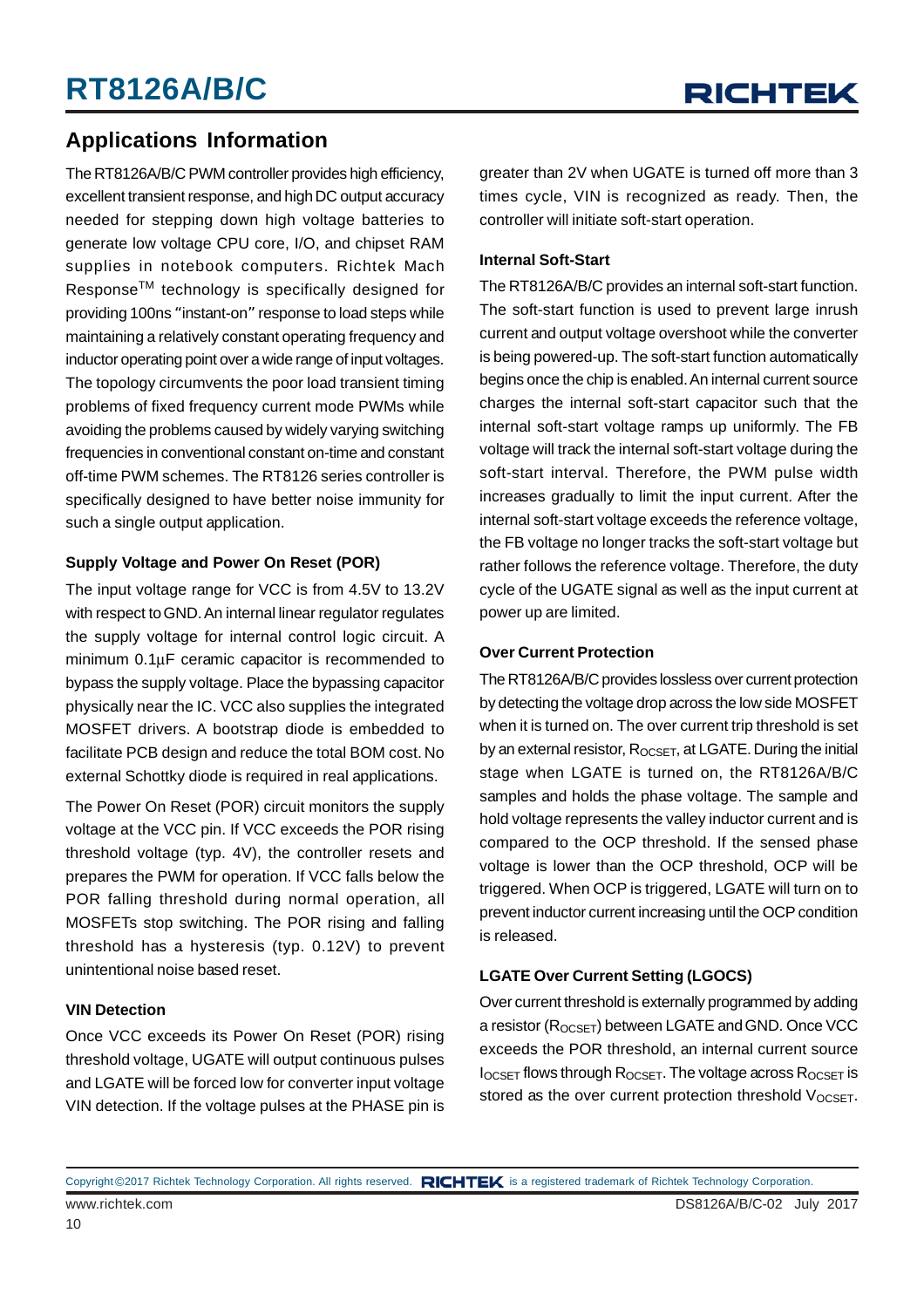**RT8126A/B** 

After that, the current source is switched off.  $R_{OCSET}$  can be determined using the following equation :

$$
R_{OCSET} = \frac{I_{VALLEY} \times R_{LGDS(ON)}}{I_{OCSET}}
$$

where  $I_{VAI \rightharpoonup Y}$  represents the desired inductor OCP trip current (valley inductor current). If  $R_{OCSET}$  is not present, there is no current path for  $I_{OCSFT}$  to build the OCP threshold. In this situation, the OCP threshold is internally preset to 50mV (typ.).

#### **Over Voltage Protection (OVP)**

The output voltage is scaled by the divider resistors and fed back to the FB pin. The voltage on the FB pin will be compared to the internal reference voltage VREF for voltage related protection functions, including over voltage protection and under voltage protection. If the FB voltage is higher than the OVP threshold during operation, OVP will be triggered. When OVP is triggered, UGATE will go low and LGATE will go high to discharge the output capacitor. Once OVP is triggered, controller will be latched unless VCC POR is detected again.

#### **Pre-OVP Function**

The RT8128A/B/C provides pre-OVP function to prevent output over voltage before chip enable. When EN signal is low, the pre-OVP circuit senses the PHASE voltage. Once the PHASE voltage exceeds 0.2V, LGATE will deliver 10% duty pulse to discharge the output voltage for protecting the load. Pre-OVP protection is not latch mode. Once the PHASE voltage is less than 0.2V, LGATE will terminate the discharge pulse immediately.

#### **Under Voltage Protection (UVP)**

The voltage on the FB pin is monitored for under voltage protection. Controller begins detecting UVP after soft-start finish. If the FB voltage is lower than the UVP threshold during normal operation, UVP will be triggered. When the UVP is triggered, both UGATE and LGATE go low and latched.

#### **Output Voltage Setting**

The RT8126A/B/C allows the output voltage of the DC/DC converter to be adjusted from 0.6V to 5V via an external resistive divider. It will try to maintain the feedback pin at internal reference voltage (0.6V).



According to the resistor divider network above, the output voltage is set as :

$$
V_{OUT} = \left[ V_{FB} \times \left( 1 + \frac{R_{FB1}}{R_{FB2}} \right) \right] + \frac{\Delta V_{OUT}}{2}
$$

Note that the reference voltage at DEM is exceeds than CCM 1%.

#### **MOSFET Drivers**

The RT8126A/B/C integrates high current gate drivers for the two N-MOSFETs to obtain high efficiency power conversion in synchronous buck topology. A dead time is used to prevent crossover conduction for the high side and low side MOSFETs. Because both gate signals are off during dead time, the inductor current freewheels through the body diode of the low side MOSFET. The freewheeling current and the forward voltage of the body diode contribute to power loss. The RT8126A/B/C employs constant dead time control scheme to ensure safe operation without sacrificing efficiency. Furthermore, elaborate logic circuit is implemented to prevent cross conduction.

For high output current applications, two or more power MOSFETs are usually paralleled to reduce  $R_{DS(ON)}$ . The gate driver needs to provide more current to switch on/off these paralleled MOSFETs. Gate driver with lower source/ sink current capability results in longer rising/falling time in gate signals, and therefore higher switching loss.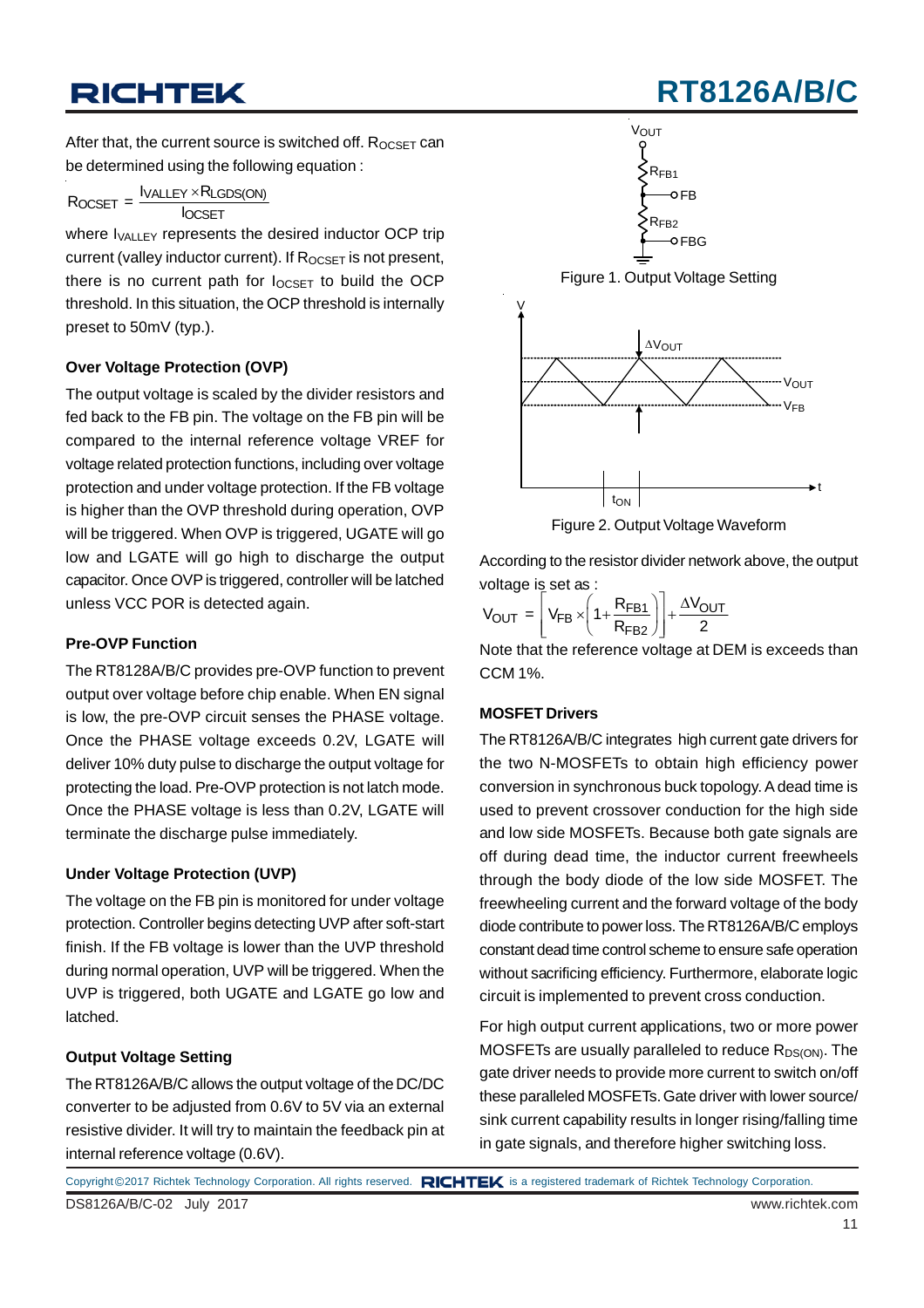## RICHTEK

The RT8126A/B/C embeds high current gate drivers to obtain high efficiency power conversion. The embedded drivers contribute to the majority of the power dissipation of the controller. Therefore, WDFN package is chosen for its power dissipation rating. If no gate resistor is used, the power dissipation of the controller can be approximately calculated using the following equation :

 $P_{DRIVER} = f_{SW} \times (Q_G \times V_{BOOT} +$  $\mathsf{Q}_{\mathsf{G\_LOW}}$  side  $^{\times}$   $\mathsf{V}_{\mathsf{DRIVER\_LOW}}$  side  $^{\circ}$ 

where V<sub>BOOT</sub> represents the voltage across the bootstrap capacitor and  $f_{SW}$  is the switching frequency. It is important to ensure the package can dissipate the switching loss and have enough room for safe operation.

#### **Inductor Selection**

The inductor plays an important role in step-down converters because it stores the energy from the input power rail and then releases the energy to the load. From the viewpoint of efficiency, the DC Resistance (DCR) of the inductor should be as small as possible to minimize the conduction loss. In addition, the inductor covers a significant proportion of the board space, so its size is also important. Low profile inductors can save board space especially when the height has a limitation. However, low DCR and low profile inductors are usually cost ineffective.

Additionally, larger inductance results in lower ripple current, which translates into the lower power loss. However, the inductor current rising time increases with inductance value. This means the transient response will be slower. Therefore, the inductor design is a trade-off among performance, size and cost.

In general, inductance is chosen such that the ripple current ranges between 20% to 40% of the full load current. The inductance can be calculated using the following equation :

$$
L_{(MIN)} = \frac{V_{IN} - V_{OUT}}{f_{SW} \times k \times I_{OUT\_Full\ Load}} \times \frac{V_{OUT}}{V_{IN}}
$$

where k is the ratio between inductor ripple current and rated output current.

#### **Input Capacitor Selection**

Voltage rating and current rating are the key parameters when selecting an input capacitor. Conservatively speaking, an input capacitor should have a voltage rating 1.5 times greater than the maximum input voltage to be considered a safe design. The input capacitor is used to supply the input RMS current, which can be approximately calculated using the following equation :

$$
I_{RMS} = I_{OUT} \times \sqrt{\frac{V_{OUT}}{V_{IN}}} \times \left(1 - \frac{V_{OUT}}{V_{IN}}\right)
$$

The next step is to select a proper capacitor for the RMS current rating. Using more than one capacitor with low Equivalent Series Resistance (ESR) in parallel to form a capacitor bank is a good design. Placing the ceramic capacitor close to the drain of the high side MOSFET can also be helpful in reducing the input voltage ripple at heavy load.

#### **Output Capacitor Selection**

The output filter capacitor must have low enough ESR to meet output ripple and load-transient requirements, yet have high enough ESR to satisfy stability requirements. Also, the capacitance must be high enough to absorb the inductor energy going from a full-load to no-load condition without tripping the OVP circuit.

For CPU core voltage converters and other applications where the output is subject to violent load transients, the output capacitor's size depends on how much ESR is needed to prevent the output from dipping too low under a load transient. Ignoring the sag due to finite capacitance :

$$
ESR \leq \frac{V_{P-P}}{I_{LOAD(MAX)}}
$$

In non-CPU applications, the output capacitor's size depends on how much ESR is needed to maintain an acceptable level of output voltage ripple :

$$
ESR \leq \frac{V_{P-P}}{L_{IR} \ x \ l_{LOAD(MAX)}}
$$

where V<sub>P−P</sub> is the peak-to-peak output voltage ripple.

Organic semiconductor capacitor(s) or specialty polymer capacitor(s) are recommended.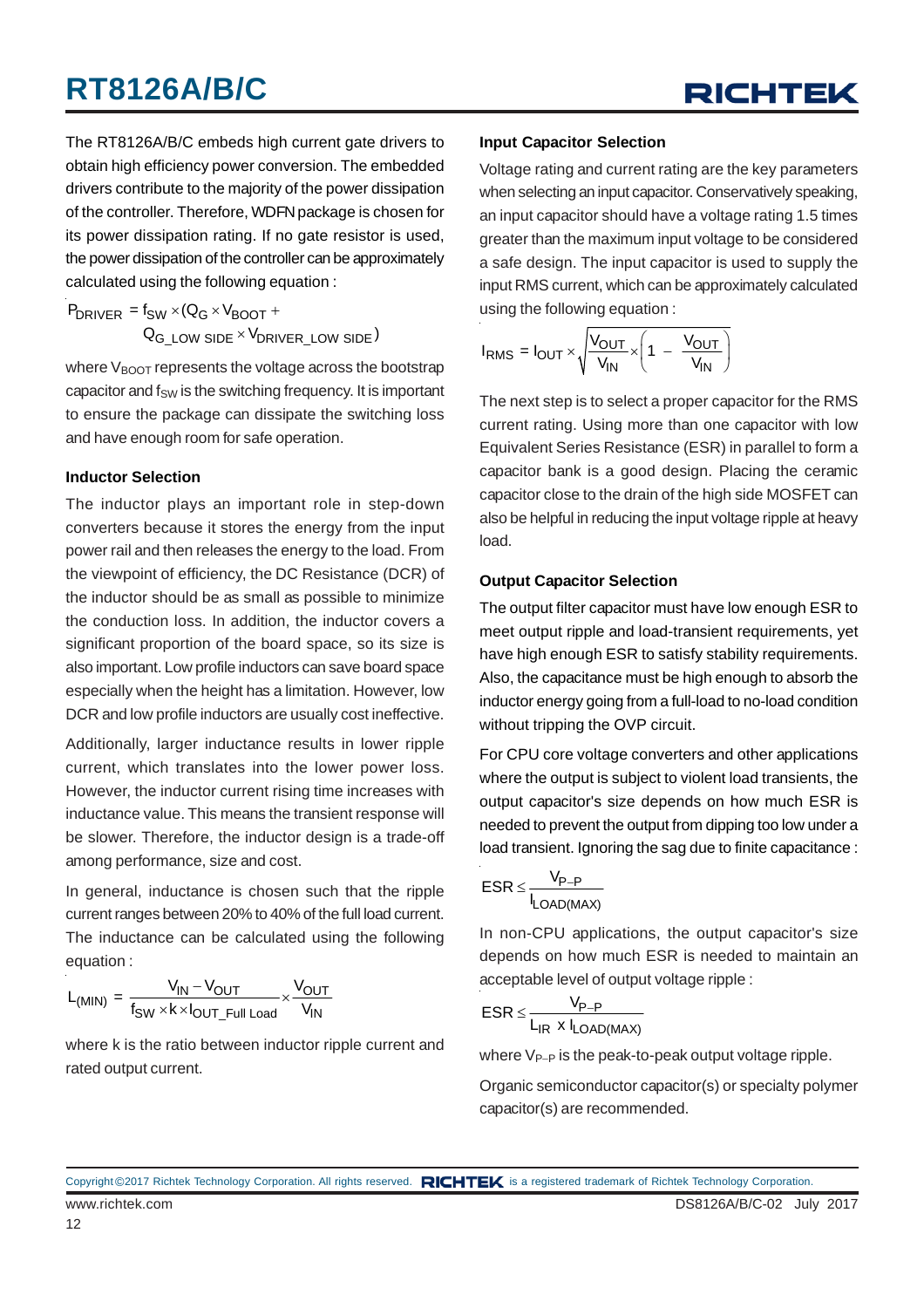For low input-to-output voltage differentials  $(V_{\text{IN}}/V_{\text{OUT}} <$ 2), additional output capacitance is required to maintain stability and good efficiency in ultrasonic mode.

The amount of overshoot due to stored inductor energy can be calculated as :

$$
V_{\text{SOAR}} = \frac{(\mathsf{I}_{\text{PEAK}})^2 \times \mathsf{L}}{2 \times \mathsf{C}_{\text{OUT}} \times \mathsf{V}_{\text{OUT}}}
$$

where  $I_{PEAK}$  is the peak inductor current.

#### **Output Capacitor Stability**

Stability is determined by the value of the ESR zero relative to the switching frequency. The point of instability is given by the following equation :

$$
f_{ESR} = \frac{1}{2 \times \pi \times ESR \times C_{OUT}} \le \frac{f_{SW}}{4}
$$

Do not put high value ceramic capacitors directly across the outputs without taking precautions to ensure stability. Large ceramic capacitors can have a high ESR zero frequency and cause erratic, unstable operation. However, it is easy to add enough series resistance by placing the capacitors a couple of inches downstream from the inductor and connecting  $V_{\text{OUT}}$  or the FB voltage-divider close to the inductor.

Unstable operation manifests itself in two related and distinctly different ways : double-pulsing and feedback loop instability.

Double-pulsing occurs due to noise on the output or because the ESR is so low that there is not enough voltage ramp in the output voltage signal. This "fools" the error comparator into triggering a new cycle immediately after the 400ns minimum off-time period has expired. Double pulsing is more annoying than harmful, resulting in nothing worse than increased output ripple. However, it may indicate the possible presence of loop instability, which is caused by insufficient ESR.

Loop instability can result in oscillations at the output in the form of line or load perturbations, which can trip the over-voltage protection latch or cause the output voltage to fall below the tolerance limit.

The easiest method for checking stability is to apply a very fast zero-to-max load transient and carefully observe the output-voltage-ripple envelope for overshoot and ringing. It helps to simultaneously monitor the inductor current with an AC current probe. Do not allow more than one cycle of ringing after the initial step-response under- or over-shoot.

#### **MOSFET Selection**

The majority of power loss in the step-down power conversion is due to the loss in the power MOSFETs. For low voltage high current applications, the duty cycle of the high side MOSFET is small. Therefore, the switching loss of the high side MOSFET is of concern. Power MOSFETs with lower total gate charge are preferred in such kind of application. However, the small duty cycle means the low side MOSFET is on for most of the switching cycle. Therefore, the conduction loss tends to dominate the total power loss of the converter. To improve the overall efficiency, MOSFETs with low  $R_{DS(ON)}$  are preferred in the circuit design. In some cases, more than one MOSFET are connected in parallel to further decrease the on-state resistance. However, this depends on the low side MOSFET driver capability and the budget.

#### **Thermal Considerations**

The junction temperature should never exceed the absolute maximum junction temperature  $T_{J(MAX)}$ , listed under Absolute Maximum Ratings, to avoid permanent damage to the device. The maximum allowable power dissipation depends on the thermal resistance of the IC package, the PCB layout, the rate of surrounding airflow, and the difference between the junction and ambient temperatures. The maximum power dissipation can be calculated using the following formula :

 $P_{D(MAX)} = (T_{J(MAX)} - T_A) / \theta_{JA}$ 

where  $T_{J(MAX)}$  is the maximum junction temperature,  $T_A$  is the ambient temperature, and  $\theta_{JA}$  is the junction-to-ambient thermal resistance.

For continuous operation, the maximum operating junction temperature indicated under Recommended Operating Conditions is 125°C. The junction-to-ambient thermal resistance,  $θ<sub>JA</sub>$ , is highly package dependent. For a WDFN-10L 3x3, the thermal resistance,  $\theta_{JA}$ , is 30.5°C/W on a standard JEDEC 51-7 high effective-thermalconductivity four-layer test board. The maximum power dissipation at  $T_A = 25^{\circ}$ C can be calculated as below :

Copyright ©2017 Richtek Technology Corporation. All rights reserved. RICHTEK is a registered trademark of Richtek Technology Corporation.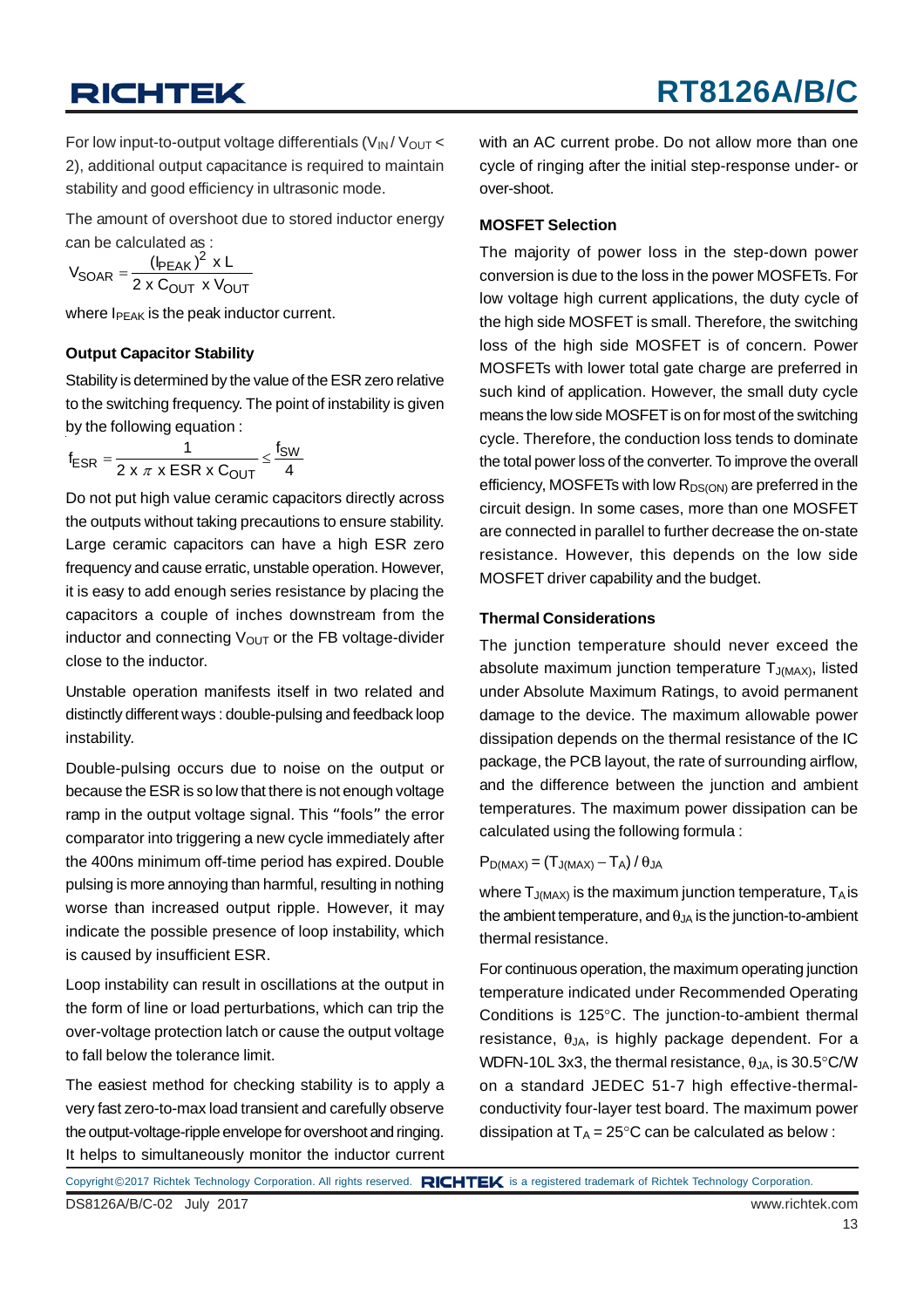## RICHTEK

 $P_{D(MAX)} = (125^{\circ}C - 25^{\circ}C) / (30.5^{\circ}C/W) = 3.27W$  for a WDFN-10L 3x3 package.

The maximum power dissipation depends on the operating ambient temperature for the fixed  $T_{J(MAX)}$  and the thermal resistance,  $θ_{JA}$ . The derating curves in Figure 3 allows the designer to see the effect of rising ambient temperature on the maximum power dissipation.



Figure 3. Derating Curve of Maximum Power Dissipation

#### **Layout Considerations**

PCB layout is critical to high current high-frequency switching converter designs. A good layout can help the controller to function properly and achieve expected performance. On the other hand, PCB without a careful layout can radiate excessive noise, having more power loss and even malfunction in the controller. In order to avoid the above condition, the general guidelines can be followed in PCB layout.

- ▶ Power stage components should be placed first. Place the input bulk capacitors close to the high side power MOSFETs, and then locate the output inductor and finally the output capacitors.
- ▶ Placing the ceramic capacitor physically close to the drain of the high side MOSFET. This can reduce the input voltage drop when high side MOSFET is turned on. If more than one MOSFET is paralleled, each should have its own individual ceramic capacitor.
- $\triangleright$  Keep the high current loops as short as possible. During high speed switching, the current transition between MOSFETs usually causes di/dt voltage spike due to the parasitic components on PCB trace. Therefore, making the trace length between power MOSFETs and inductors wide and short can reduce the voltage spike and EMI.
- Make MOSFET gate driver path as short as possible. Since the gate driver uses narrow-width high current pulses to switch on/off power MOSFET, the driver path must be short to reduce the trace inductance. This is especially important for low side MOSFET, because this can reduce the possibility of shoot-through.
- Providing enough copper area around power MOSFETs to help heat dissipation. Using thick copper also reduces the trace resistance and inductance to have better performance.
- $\triangleright$  The output capacitors should be placed physically close to the load. This can minimize the trace parasitic components and improve transient response.
- All small signal components should be located close to the controller. The small signal components include the feedback voltage divider resistors, function setting components and high frequency bypass capacitors. The feedback voltage divider resistor must be placed close to FB pin, because the FB pin is inherently noisesensitive.
- Voltage feedback path must be away from switching nodes. The noisy switching node is, for example, the interconnection among high side MOSFET, low side MOSFET and inductor. Feedback path must be away from this kind of noisy node to avoid noise pick-up.
- A multi layer PCB design is recommended. Make use of one single layer as the ground and have separate layers for power rail or signal is suitable for PCB design.